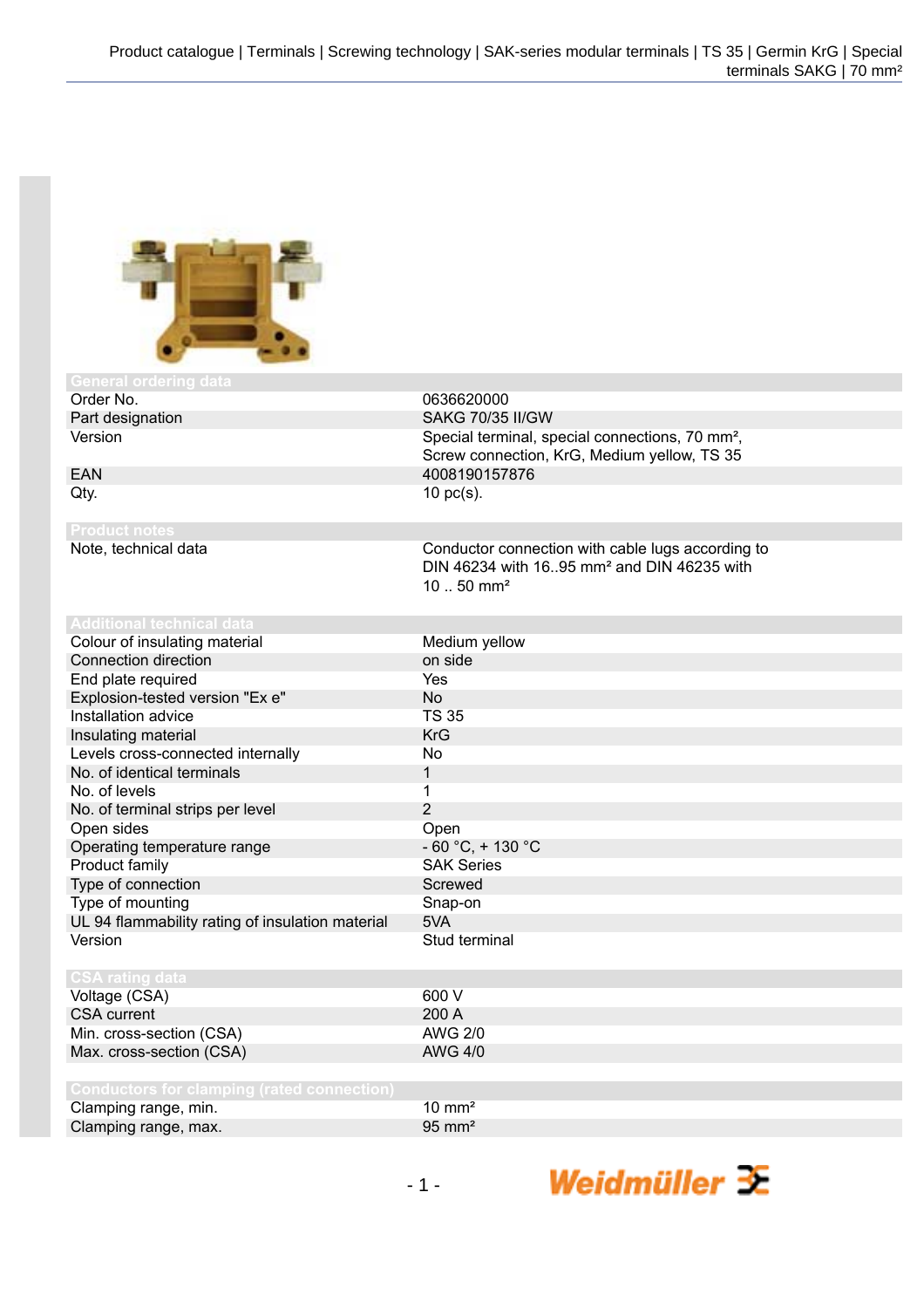| <b>Conductors for clamping (rated connection)</b> |                        |
|---------------------------------------------------|------------------------|
| Type of connection                                | Screw connection       |
| 2nd type of connection                            | screwed                |
| Connection direction                              | on side                |
| No. of connections                                | $\overline{1}$         |
| Clamping screw                                    | $M_8$                  |
| Tightening torque range                           | 6.012 Nm               |
| Solid, min.                                       | $10 \text{ mm}^2$      |
| Solid, max.                                       | $16 \text{ mm}^2$      |
| AWG conductor size, min.                          | <b>AWG 2/0</b>         |
| AWG conductor size, max.                          | <b>AWG 4/0</b>         |
| AWG conductor size, min.                          | 67.44 mm <sup>2</sup>  |
| AWG conductor size, max.                          | 107.22 mm <sup>2</sup> |
|                                                   |                        |
| <b>Dimensions</b>                                 |                        |
| Width                                             | 32 mm                  |
| Height of lowest version                          | 51.4 mm                |
| Length                                            | 84 mm                  |
| TS 32 offset                                      | 24.5 mm                |
| TS 35 offset                                      | 42 mm                  |
|                                                   |                        |
| <b>Rating data</b>                                |                        |
| Rated cross-section                               | $70 \text{ mm}^2$      |
| Rated voltage                                     | 1,000 V                |
| Rated impulse voltage                             | 8 kV                   |
| Rated current                                     | 192 A                  |
| <b>Standards</b>                                  | IEC 60947-7-1          |
| Current with max. conductor                       | 192 A                  |
| Pollution severity                                | 3                      |
|                                                   |                        |
| <b>UL</b> rating data                             |                        |
| Min. cross-section (UL)                           | AWG 6                  |
| Max. cross-section (UL)                           | <b>AWG 3/0</b>         |
|                                                   |                        |
| <b>Approvals</b>                                  |                        |
| Approvals institutes                              | AN)                    |



0636620000\_07190\_SAKG\_70-35\_II-

Weidmüller  $\mathcal{\mathcal{F}}$ 

## **Downloads**

| <b>URSSINGANONS</b> |             |
|---------------------|-------------|
| ETIM 2.0            | EC000897    |
| <b>ETIM 3.0</b>     | EC000897    |
| eClass 4.1          | 27-14-11-31 |

GW\_STP.stp